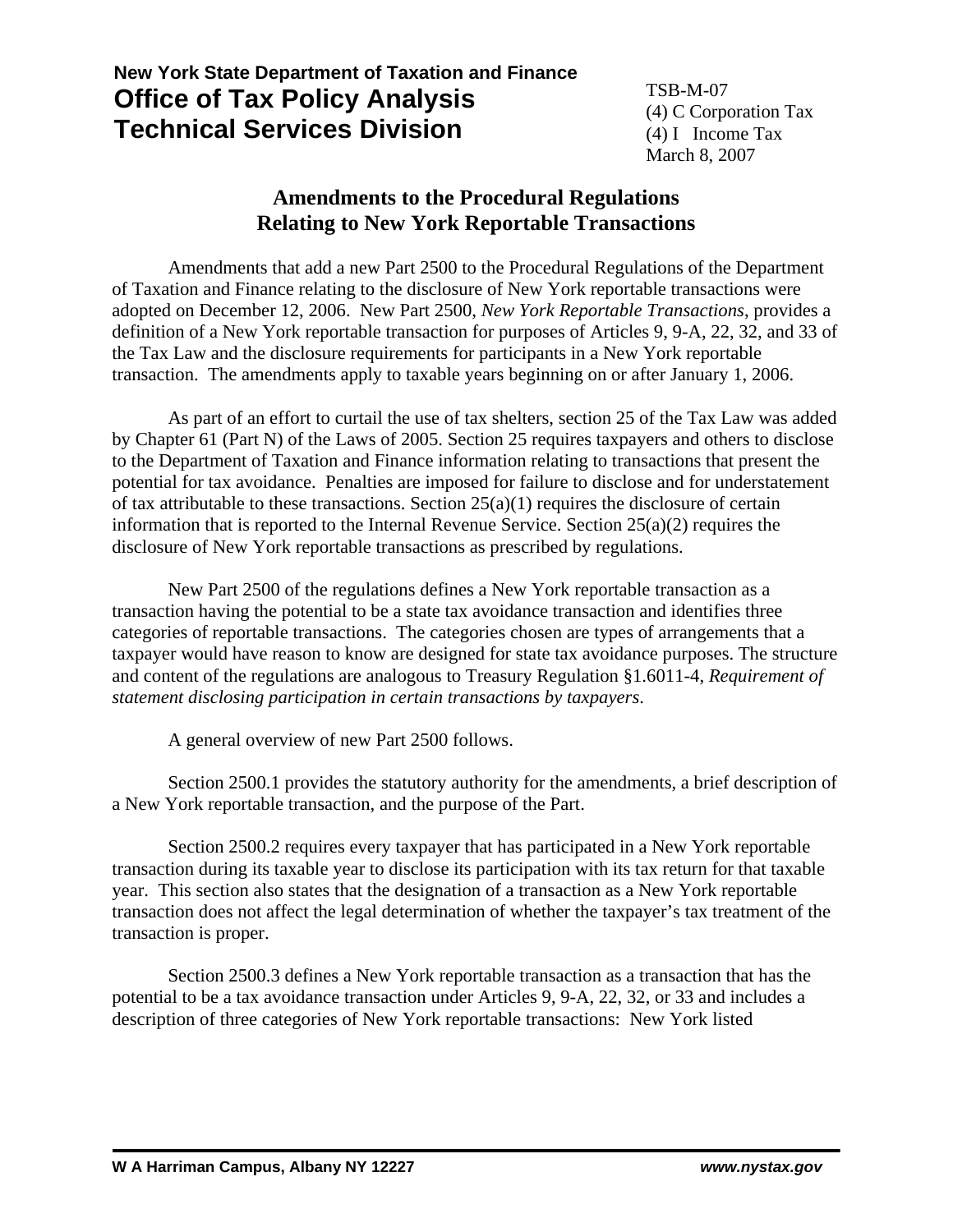transactions, New York confidential transactions, and New York transactions with contractual protection. A brief description of each category follows:

- A *New York listed transaction* is a transaction that is the same or substantially similar to a transaction that the Commissioner of Taxation and Finance has determined to be a tax avoidance transaction and has identified by notice or other form of published guidance as a New York listed transaction. New York listed transactions will be published as TSB-Ms. The determination that a transaction is a tax avoidance transaction must be based upon a finding that:
	- the transaction is not done for a valid business purpose;
	- the transaction does not have economic substance apart from its tax benefits; or
	- the tax treatment of the transaction is based upon an elevation of form over substance.
- A *New York confidential transaction* is a transaction that is offered to a taxpayer under conditions of confidentiality and for which the taxpayer or related party has paid an advisor a fee.
- A *New York transaction with contractual protection* is a transaction where the taxpayer or a related party has a right to a full or partial refund of fees if the tax treatment is not sustained or where the fee is contingent on the taxpayer's realization of tax benefits from the transaction.

Section 2500.4 provides the definitions for Part 2500. A *taxpayer* is defined as a person who is required to file a return, including an information return, under Tax Law sections 183, 184, 185, 186, 186-a, or 186-e of Article 9 or under Articles 9-A, 22, 32, or 33 or who is included in a combined report under Articles 9-A, 32, or 33.

The definition of *participation* in section 2500.4(b) includes a description of participation for each of the three categories of New York reportable transactions. Generally, a taxpayer is considered to have participated in a transaction if the taxpayer's tax return reflects a tax benefit from the transaction. A taxpayer has *participated in a New York listed transaction* if the taxpayer's tax return reflects tax consequences or a tax strategy described by notice or other form of published guidance that lists the transaction. A taxpayer has *participated in a New York confidential transaction* if the taxpayer's return reflects a tax benefit from the transaction and the taxpayer's disclosure of the tax treatment or tax structure is limited. A taxpayer has *participated in a New York transaction with contractual protection* if the taxpayer's return reflects a tax benefit from the transaction and the taxpayer has the right to a full or partial refund of fees or the fees are contingent on the taxpayer's realization of tax benefits from the transaction. The section describes when a controlling shareholder of a foreign corporation that is not subject to New York State tax is deemed to have participated in a New York reportable transaction. Section 2500.4 also provides definitions for the terms: tax return, substantially similar, tax, tax benefit, tax treatment, and tax structure.